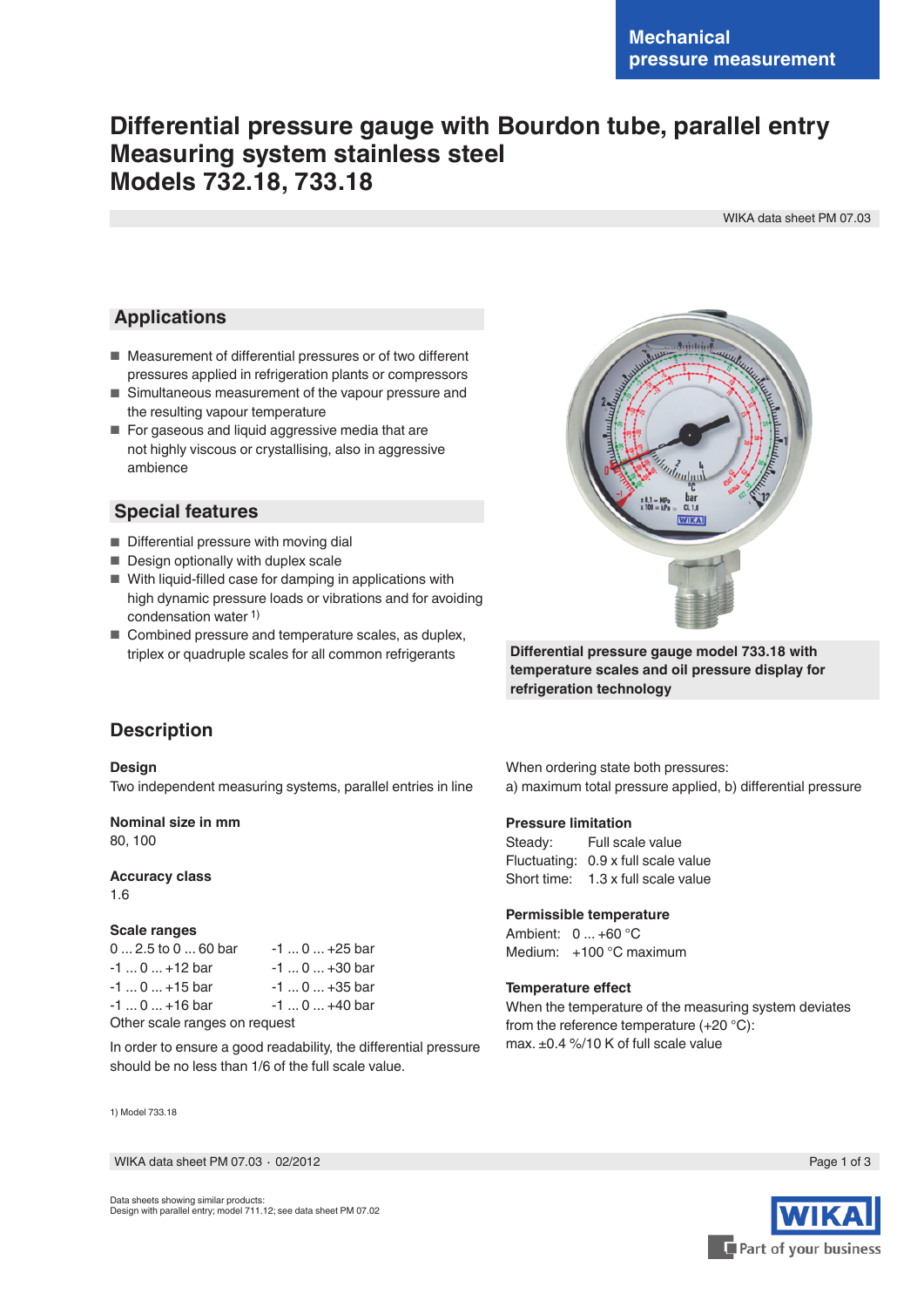## **Standard version**

### **Process connection**

Stainless steel, lower mount (LM) or back mount (BM), 2 x G 3/8 B (male), 19 mm flats, plus connection (HP) and minus connection (LP) identified at the gauge

### **Pressure elements**

Stainless steel, welded

### **Movement**

Copper alloy, wear parts argentan

### **Dial**

Aluminium, white, black lettering

### **Pointer**

1 standard pointer: Aluminium, black 1 scale pointer: Aluminium, white

scaled ±50 % of main scale range as ⊕ and ⊖ differential pressure indication

**Case** Stainless steel

**Window** Polycarbonate

#### **Bezel ring**

Crimp ring, glossy finish stainless steel

#### **Filling liquid (for model 733.18)** Glycerine 99.7 %

**Ingress protection** IP 65 per EN 60529 / lEC 529

## **Options**

- Other process connections: 2 X G 1/4 B, 7/16-20UNF (1/4 Flare), M12 X 1.5 for 6 mm, (others on request)
- Sealings (model 910.17, see data sheet AC 09.08)
- Design with duplex scale ("duplex pressure gauge")
- Panel (only for NS 100) or surface mounting flange
- Panel frame 88 x 88 mm
- Mounting clamp for panel mounting
- Ingress protection IP 66 (only for case filling)

## **Dimensions in mm**

#### **Lower mount (LM) (NS 80 and 100)**



| <b>NS</b> | Dimensions in mm |      |      |     |           |     |      |           | Weight |
|-----------|------------------|------|------|-----|-----------|-----|------|-----------|--------|
|           | а                |      |      |     | G         | h±1 |      | <b>SW</b> | in kg  |
| 80        | 15               | 64.5 | 78   | 86  | G 3/8 B   |     | 23   | 19        | 0.49   |
| 100       | 16               | 74   | 99.5 | 107 | $G$ 3/8 B | 83  | 26.5 | 19        | 0.65   |